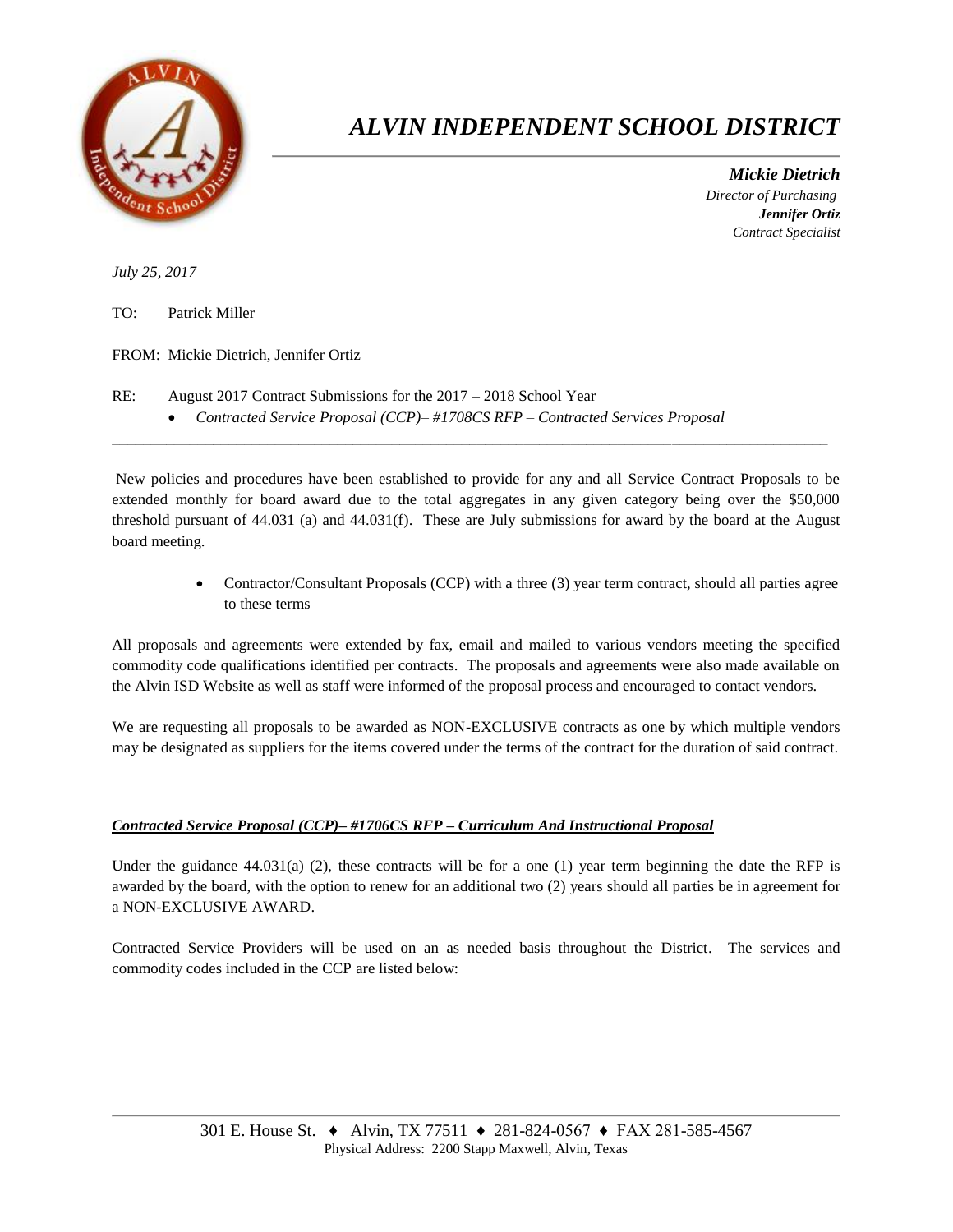| <b>COMMODITY</b> |                                                                 |  |  |  |
|------------------|-----------------------------------------------------------------|--|--|--|
| <b>CODE</b>      | <b>SUB-CATEGORY DESCRIPTION</b>                                 |  |  |  |
| A-050-00         | Fine Arts - Misc. Fine Arts General Supplies/Equipment          |  |  |  |
| A-052-55         | Murals (Painting of Murals)                                     |  |  |  |
| A-805-84         | Athletic Trainer & Training                                     |  |  |  |
| $A-855-15$       | Costumes and Accessories to include Alterations                 |  |  |  |
| A-910-54         | Painting, Maintenance and Repair Services including Caulking    |  |  |  |
| A-915-71         | Newspapers Publications Advertising, Provide Athletic           |  |  |  |
|                  | Reviews; Media Release                                          |  |  |  |
| A-918-00         | General Staff Development - Convocations                        |  |  |  |
| A-918-06         | Consulting Service - Administrative, Board Training, Facilitate |  |  |  |
|                  | Community Advisory Council, Bond Planning                       |  |  |  |
| A-918-19         | Building Structures & Components Consulting Including Door      |  |  |  |
|                  | Hardware Specifications and Inspections                         |  |  |  |
| A-918-32         | Consulting Services - Not Otherwise Classified                  |  |  |  |
| A-918-33         | Consulting and Training for Student Cheer and Team Building     |  |  |  |
| A-918-69         | <b>Insurance Consulting</b>                                     |  |  |  |
| A-918-93         | Safety - Risk Management - Security (Security Audits) Safety    |  |  |  |
|                  | Consulting                                                      |  |  |  |
| A-918-94         | Traffic Consulting - Design Service                             |  |  |  |
| A-920-00         | Data Processing, Computer Programming and Software              |  |  |  |
|                  | Services                                                        |  |  |  |
| $A-924-00$       | <b>Computer Educational Training Services</b>                   |  |  |  |
| A-924-10         | Assemblies - Student Programs; Theatre Groups; Authors          |  |  |  |
|                  | Visits; Motivational Speaking; Student Training with Multi      |  |  |  |
|                  | Groups in one setting                                           |  |  |  |
| A-924-15         | Staff Development - Motivational Team Building / Leadership     |  |  |  |
| A-924-16         | Staff Development - Instructional Based Training/ Child Care    |  |  |  |
|                  | Training/                                                       |  |  |  |
| A-924-20         | Instructional Training for Testing /PSAT/SAT/ACT                |  |  |  |
| A-924-41         | Classroom Instructional Training within a Single group, Video   |  |  |  |
|                  | Conference, Kickstart, Communities in Schools                   |  |  |  |
| A-925-37         | Facility Design Services and Consulting - Food Service; Create  |  |  |  |
|                  | student engaging atmosphere; Color schemes; Create better       |  |  |  |
|                  | flow for students                                               |  |  |  |
| A-939-00         | Equipment Maintenance & Repair to Include Calibration           |  |  |  |
| A-946-10         | Accounting Services - Auditing, A/P Auditing                    |  |  |  |
| A-948-92         | <b>Vaccination Program Services</b>                             |  |  |  |
| A-961-45         | Inspection & Certification Services as per TDLR and TAS         |  |  |  |
|                  | standards; Conduct On Site Inspections                          |  |  |  |
| A-961-57         | Music Production Services Accompanist; Video                    |  |  |  |
|                  | Streaming/Taping; Writing of Music; Percussion Tech             |  |  |  |
| A-961-62         | Personnel Service to Include PEIMS/HR Consulting/ Principal     |  |  |  |
|                  | Services                                                        |  |  |  |
| A-961-73         | Theatrical Services - Video Taping, Audio Technicians and       |  |  |  |
|                  | Recording, Lighting - Video Tape Board Meetings, Provide        |  |  |  |